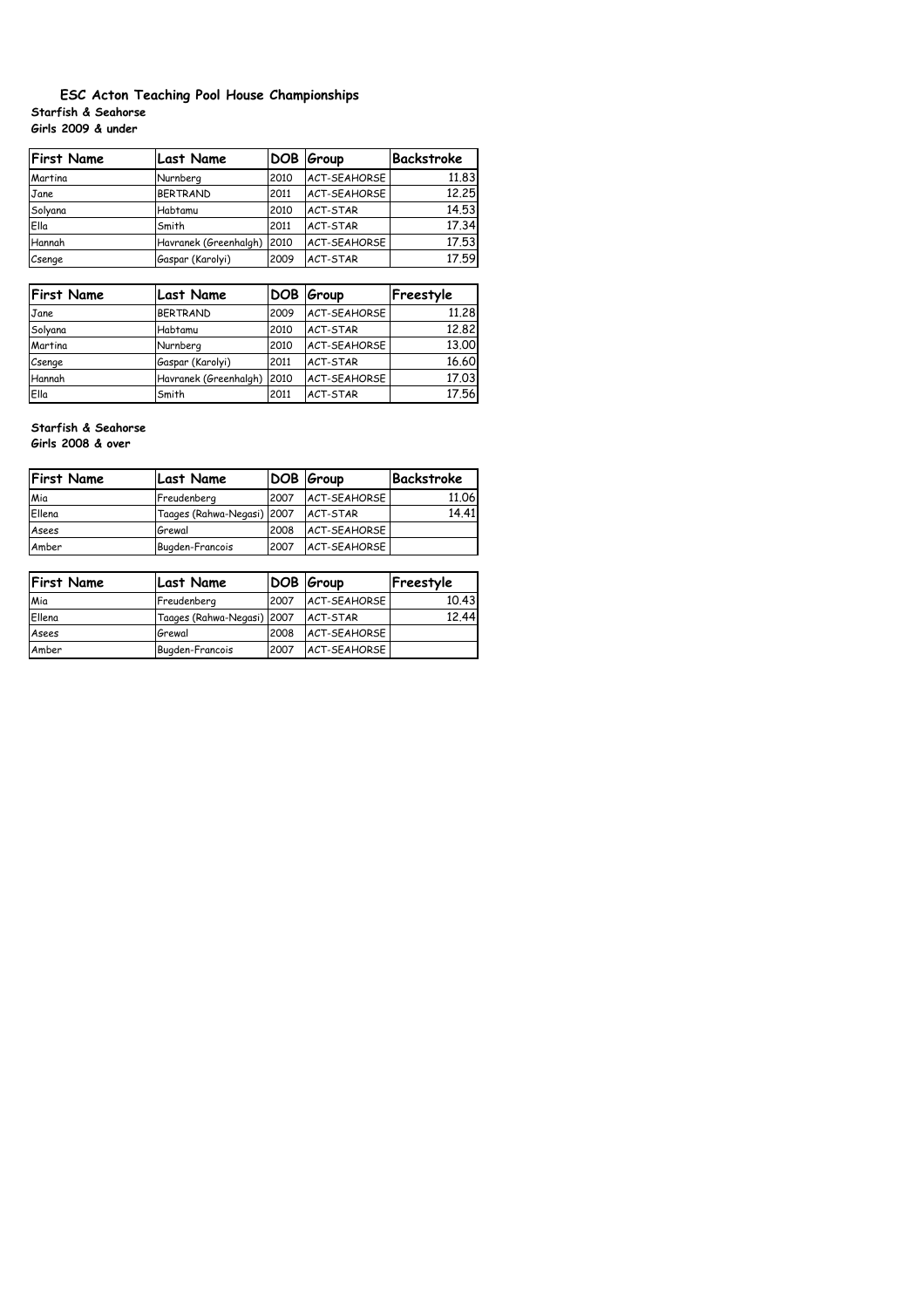### **Starfish & Seahorse Boys 2009 & younger**

| <b>First Name</b> | <b>Last Name</b>     | DOB  | Group               | Backstroke |
|-------------------|----------------------|------|---------------------|------------|
| Josh              | Smith                | 2009 | ACT-STAR            | 11.37      |
| Kuba              | Mydlarski            | 2009 | <b>ACT-SEAHORSE</b> | 11.59      |
| Eduard            | GERARD HAY-BROWN     | 2009 | <b>ACT-SEAHORSE</b> | 11.65      |
| Elias             | SHAZADDHA            | 2009 | <b>ACT-SEAHORSE</b> | 14.47      |
| Alexander         | Krasnodebski         | 2011 | ACT-STAR            | 14.59      |
| Zach              | Markou               | 2009 | ACT-STAR            | 17.34      |
| George            | Verroiotis (Maliali) | 2009 | ACT-STAR            | 18.19      |
| Charlie           | O'Mahony             | 2012 | ACT-STAR            | 28.81      |
| George            | Russell (Madera)     | 2011 | ACT-STAR            | 38.53      |
| Patrick           | Keating              | 2010 | ACT-STAR            |            |
| Daniele           | FEO-ISAAC            | 2010 | <b>ACT-SEAHORSE</b> |            |
| Hiroki            | Sakayama             | 2010 | ACT-STAR            |            |
| Alexander         | <b>BIDWELL</b>       | 2009 | <b>ACT-SEAHORSE</b> |            |

| <b>First Name</b> | <b>Last Name</b>        | <b>DOB</b> | Group               | Freestyle |
|-------------------|-------------------------|------------|---------------------|-----------|
| Josh              | Smith                   | 2009       | ACT-STAR            | 10.50     |
| Elias             | SHAZADDHA               | 2009       | <b>ACT-SEAHORSE</b> | 11.03     |
| Kuba              | Mydlarski               | 2009       | <b>ACT-SEAHORSE</b> | 11,28     |
| Eduard            | <b>GERARD HAY-BROWN</b> | 2009       | <b>ACT-SEAHORSE</b> | 11,35     |
| Zach              | Markou                  | 2009       | ACT-STAR            | 13.50     |
| George            | Verroiotis (Maliali)    | 2009       | ACT-STAR            | 14.06     |
| Alexander         | Krasnodebski            | 2011       | ACT-STAR            | 14.66     |
| Charlie           | O'Mahony                | 2012       | ACT-STAR            | 21.84     |
| George            | Russell (Madera)        | 2011       | ACT-STAR            | 28.36     |
| Patrick           | Keating                 | 2010       | ACT-STAR            |           |
| Daniele           | FEO-ISAAC               | 2010       | <b>ACT-SEAHORSE</b> |           |
| Hiroki            | Sakayama                | 2010       | ACT-STAR            |           |
| Alexander         | <b>BIDWELL</b>          | 2009       | <b>ACT-SEAHORSE</b> |           |

# **Starfish & Seahorse Boys 2008 & older**

| <b>First Name</b> | <b>Last Name</b> | <b>DOB</b> | Group               | Backstroke |
|-------------------|------------------|------------|---------------------|------------|
| Adam              | Druc             | 2008       | <b>ACT-SEAHORSE</b> | 11.19      |
| David             | Surafy           | 2008       | ACT-SEAHORSE        | 12.72      |
| James             | McMillan         | 2007       | ACT-SEAHORSE        | 13.00      |
| Aleksander        | Tomaszewski      | 2008       | ACT-SEAHORSE        | 13.56      |
| Nicholas          | Lewis            | 2008       | ACT-SEAHORSE        | 14.00      |
| Henry             | Russell (Madera) | 2008       | ACT-STAR            | 16.91      |
| <b>Atticus</b>    | Haynes           | 2008       | ACT-SEAHORSE        |            |
| Reuben            | <b>OVINGTON</b>  | 2008       | ACT-SEAHORSE        |            |

| <b>First Name</b> | <b>Last Name</b> | DOB  | Group               | Freestyle |
|-------------------|------------------|------|---------------------|-----------|
| Adam              | Druc             | 2008 | ACT-SEAHORSE        | 10.12     |
| Nicholas          | Lewis            | 2008 | ACT-SEAHORSE        | 10.71     |
| James             | McMillan         | 2007 | <b>ACT-SEAHORSE</b> | 11.22     |
| David             | Surafy           | 2008 | ACT-SEAHORSE        | 11.47     |
| Aleksander        | Tomaszewski      | 2008 | ACT-SEAHORSE        | 13.29     |
| Henry             | Russell (Madera) | 2008 | ACT-STAR            | 14.53     |
| <b>Atticus</b>    | Haynes           | 2008 | ACT-SEAHORSE        |           |
| Reuben            | OVINGTON         | 2008 | ACT-SEAHORSE        |           |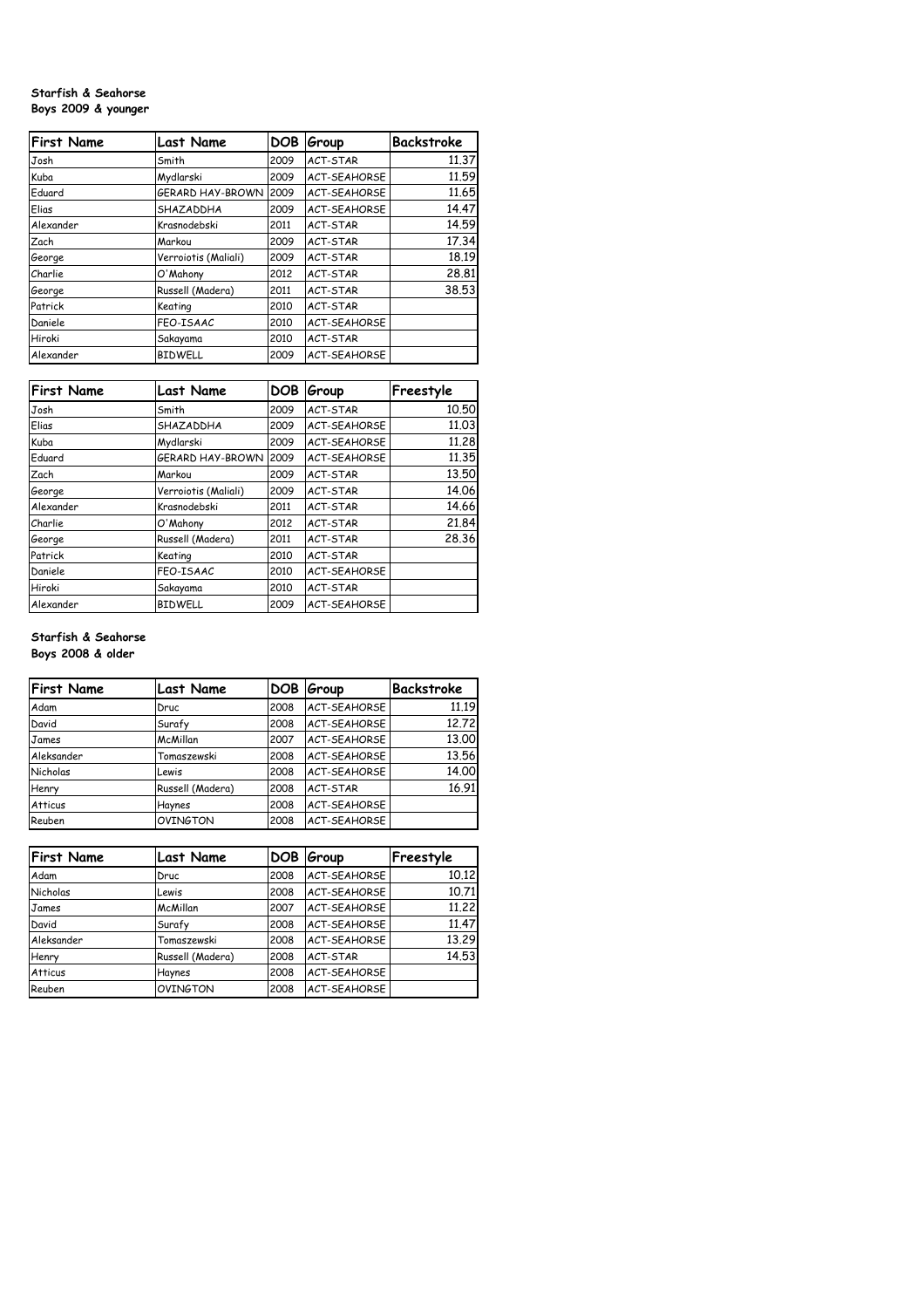#### **Goldfish & Rainbowfish Girls 2008 & under**

| <b>First Name</b> | <b>Last Name</b> | <b>DOB</b> | Group    | <b>Backstroke</b> |
|-------------------|------------------|------------|----------|-------------------|
| Mika              | Stojsavljevic    | 2008       | ACT-GOLD | 24.90             |
| Cate              | <b>HANLEY</b>    | 2008       | ACT-RBF  | 27,06             |
| Silvia            | Nurnberg         | 2008       | ACT-RBF  | 27.60             |
| Efrata            | Habtamu          | 2008       | ACT-RBF  | 27.75             |
| Asees             | Grewal           | 2008       | ACT-GOLD | 30.00             |
| Imogen            | Butterworth      | 2010       | ACT-GOLD | 32.63             |
| Mia               | Rasmussen        | 2009       | ACT-RBF  |                   |

| <b>First Name</b> | Last Name     |      | DOB Group | Freestyle |
|-------------------|---------------|------|-----------|-----------|
| Mika              | Stojsavljevic | 2008 | ACT-GOLD  | 20.28     |
| Efrata            | Habtamu       | 2008 | ACT-RBF   | 23.97     |
| Silvia            | Nurnberg      | 2008 | ACT-RBF   | 24.24     |
| Cate              | <b>HANLEY</b> | 2008 | ACT-RBF   | 25.09     |
| Asees             | Grewal        | 2008 | ACT-GOLD  | 25.12     |
| Imogen            | Butterworth   | 2010 | ACT-GOLD  | 27.44     |
| Mia               | Rasmussen     | 2009 | ACT-RBF   |           |

| <b>First Name</b> | Last Name     |      | DOB Group | Breastroke |
|-------------------|---------------|------|-----------|------------|
| Silvia            | Nurnberg      | 2008 | ACT-RBF   | 23.97      |
| Mika              | Stojsavljevic | 2008 | ACT-GOLD  | 31.06      |
| Efrata            | Habtamu       | 2008 | ACT-RBF   | 31.56      |
| Imogen            | Butterworth   | 2010 | ACT-GOLD  | 36.94      |
| Cate              | <b>HANLEY</b> | 2008 | ACT-RBF   | 37.62      |
| Asees             | Grewal        | 2008 | ACT-GOLD  | 43.28      |
| Mia               | Rasmussen     | 2009 | ACT-RBF   |            |

| <b>First Name</b> | <b>Last Name</b> | DOB Group     | Fly        |
|-------------------|------------------|---------------|------------|
| Silvia            | Nurnberg         | 2008 ACT-RBF  | 34.50      |
| Mika              | Stojsavljevic    | 2008 ACT-GOLD | 34.97      |
| Efrata            | Habtamu          | 2008 ACT-RBF  | 35.50      |
| Cate              | <b>HANLEY</b>    | 2008 ACT-RBF  | 39.56      |
| Imogen            | Butterworth      | 2010 ACT-GOLD | 44.31      |
| Asees             | Grewal           | 2008 ACT-GOLD | <b>DNS</b> |
| Mia               | Rasmussen        | 2009 ACT-RBF  |            |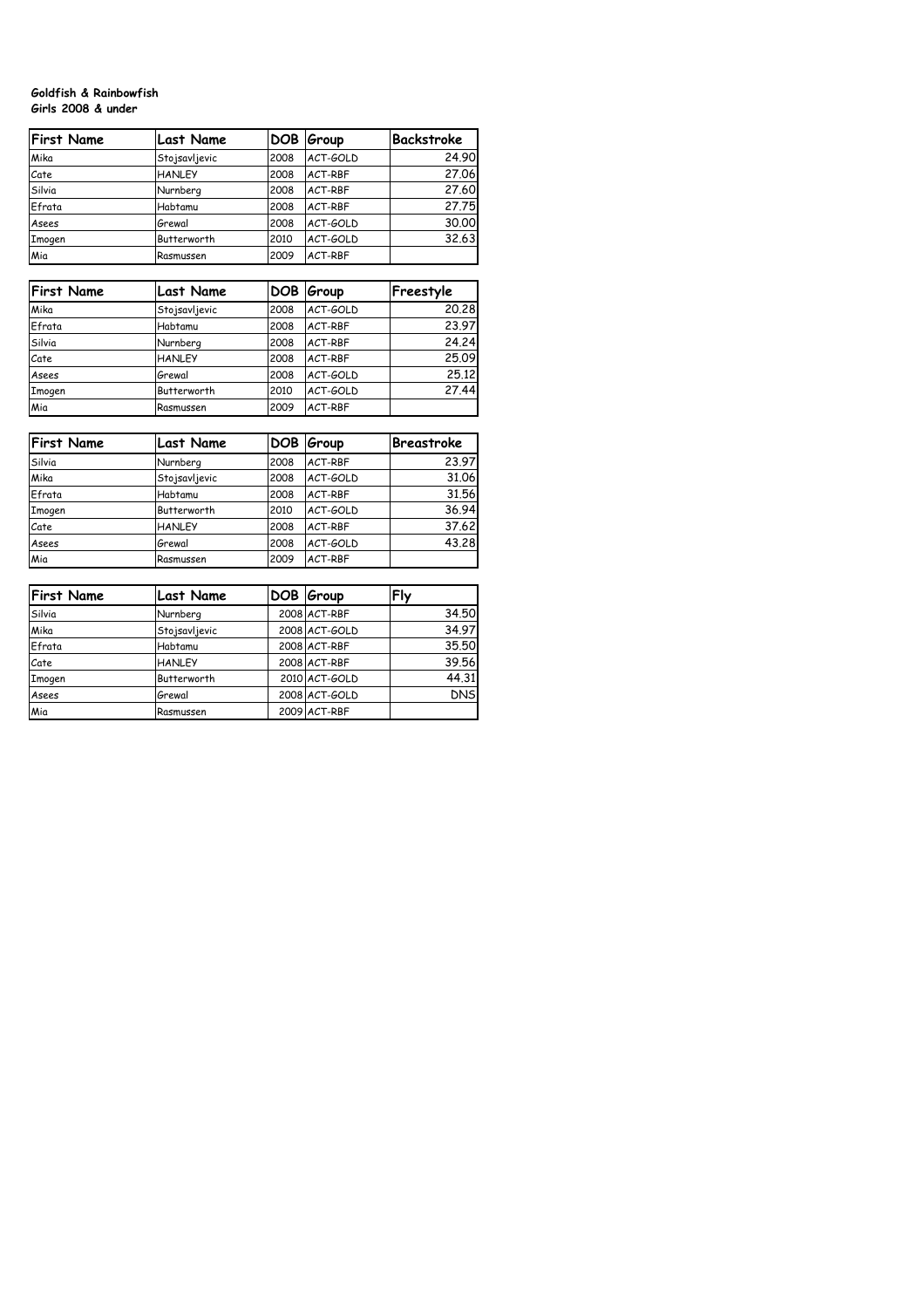#### **Goldfish & Rainbowfish Girls 2007 & over**

| <b>First Name</b> | <b>Last Name</b> | DOB Group     | Backstroke |
|-------------------|------------------|---------------|------------|
| Ambar             | Grewal           | 2006 ACT-GOLD | 23.78      |
| Anna              | Druc             | 2006 ACT-GOLD | 25.85      |
| Bethanya          | Habtamu          | 2007 ACT-GOLD | 29.00      |
| Saanvi            | <b>ALLADA</b>    | 2007 ACT-RBF  | 31.03      |
| Leonie-Celeste    | <b>BARRAK</b>    | 2007 ACT-RBF  | 32.63      |
| Josephine         | WILKINS*         | 2007 ACT-RBF  | 34.81      |

| <b>First Name</b> | Last Name     | DOB Group     | Freestyle |
|-------------------|---------------|---------------|-----------|
| Anna              | Druc          | 2006 ACT-GOLD | 22.34     |
| Ambar             | Grewal        | 2006 ACT-GOLD | 23.88     |
| Saanvi            | <b>ALLADA</b> | 2007 ACT-RBF  | 24.00     |
| Bethanya          | Habtamu       | 2007 ACT-GOLD | 24.07     |
| Josephine         | WILKINS*      | 2007 ACT-RBF  | 29.05     |
| Leonie-Celeste    | <b>BARRAK</b> | 2007 ACT-RBF  | 29.66     |

| <b>First Name</b> | <b>Last Name</b> | DOB Group     | <b>Breastroke</b> |
|-------------------|------------------|---------------|-------------------|
| Bethanya          | Habtamu          | 2007 ACT-GOLD | 30.53             |
| Saanvi            | <b>ALLADA</b>    | 2007 ACT-RBF  | 31.22             |
| Ambar             | Grewal           | 2006 ACT-GOLD | 31.91             |
| Leonie-Celeste    | <b>BARRAK</b>    | 2007 ACT-RBF  | 32.75             |
| Anna              | Druc             | 2006 ACT-GOLD | 34.09             |
| Josephine         | WILKINS*         | 2007 ACT-RBF  | 40.25             |

| <b>First Name</b> | Last Name     | DOB Group     | Fly   |
|-------------------|---------------|---------------|-------|
| Ambar             | Grewal        | 2006 ACT-GOLD | 31.97 |
| Anna              | Druc          | 2006 ACT-GOLD | 32.06 |
| Saanvi            | <b>ALLADA</b> | 2007 ACT-RBF  | 33.81 |
| Josephine         | WILKINS*      | 2007 ACT-RBF  | 36.96 |
| Bethanya          | Habtamu       | 2007 ACT-GOLD | 37.06 |
| Leonie-Celeste    | <b>BARRAK</b> | 2007 ACT-RBF  | 39.84 |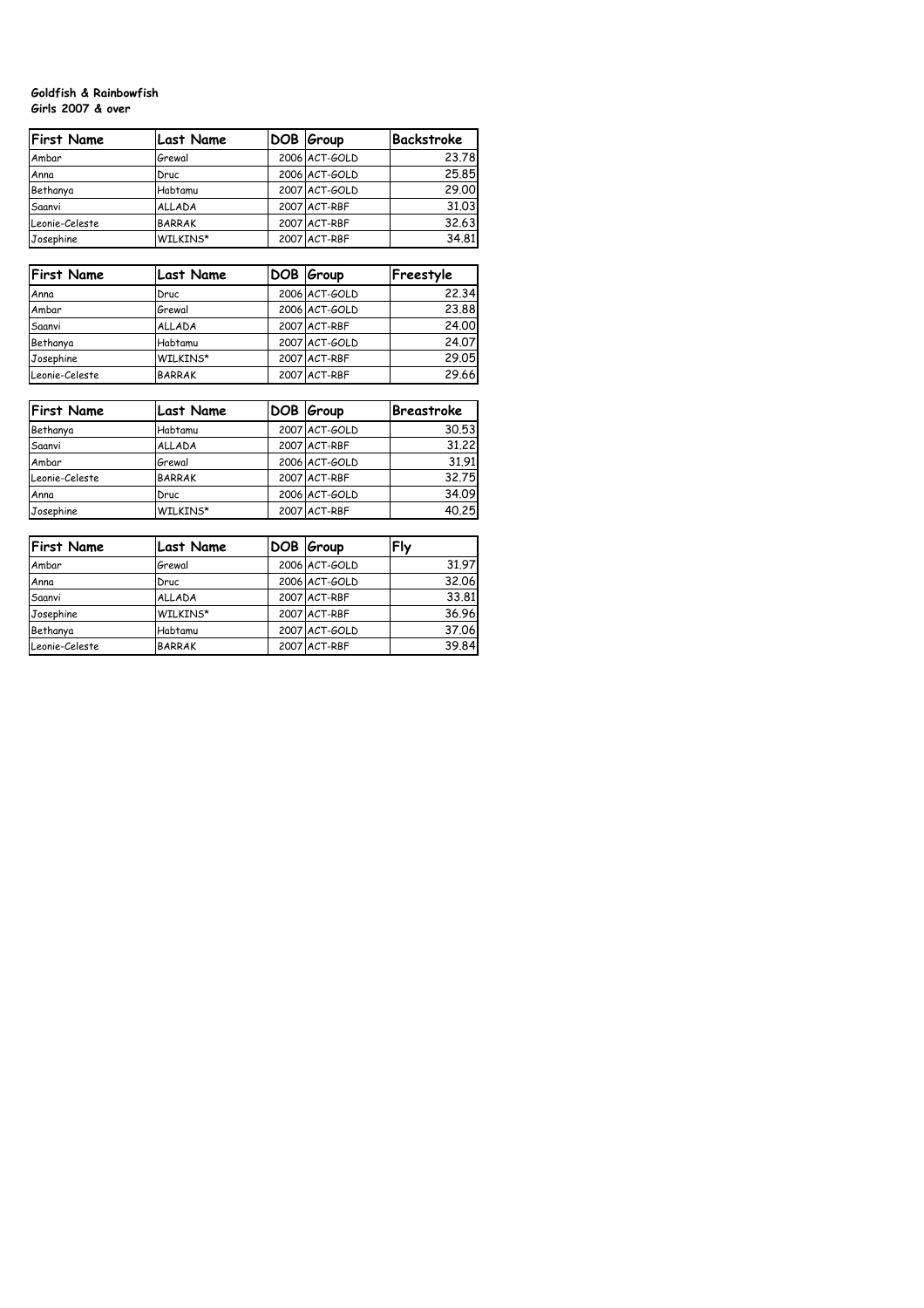### **Goldfish & Rainbowfish Boys 2008 & under**

| <b>First Name</b> | <b>Last Name</b>        | DOB. | Group         | Backstroke |
|-------------------|-------------------------|------|---------------|------------|
| Karthik           | <b>ATHREYE</b>          |      | 2008 ACT-RBF  | 23.78      |
| Noah              | Malley                  |      | 2008 ACT-GOLD | 27,06      |
| Barney            | <b>GRIFFITHS</b>        |      | 2009 ACT-GOLD | 27.07      |
| Oliver            | Studders                |      | 2008 ACT-GOLD | 29.00      |
| Andrej            | <b>CERIC</b>            |      | 2009 ACT-GOLD | 29.28      |
| Louis             | <b>GERARD HAY-BROWN</b> |      | 2008 ACT-RBF  | 29.91      |
| William           | <b>PYE</b>              |      | 2008 ACT-GOLD | 33.91      |
| Henry             | <b>MANNERS</b>          |      | 2009 ACT-GOLD | 34.25      |
| Elliott           | <b>LAMBAKIS</b>         |      | 2009 ACT-GOLD |            |
| Alessandro        | <b>KENNY</b>            |      | 2008 ACT-RBF  |            |
| Arun              | Bhandari (Singh)        |      | 2008 ACT-GOLD |            |

| <b>First Name</b> | <b>Last Name</b> | DOB Group     | Freestyle |
|-------------------|------------------|---------------|-----------|
| Barney            | <b>GRIFFITHS</b> | 2009 ACT-GOLD | 22.69     |
| Karthik           | <b>ATHREYE</b>   | 2008 ACT-RBF  | 23,06     |
| Noah              | Malley           | 2008 ACT-GOLD | 23.59     |
| Louis             | GERARD HAY-BROWN | 2008 ACT-RBF  | 25.90     |
| Andrej            | <b>CERIC</b>     | 2009 ACT-GOLD | 26.19     |
| Oliver            | Studders         | 2008 ACT-GOLD | 28.54     |
| William           | <b>PYE</b>       | 2008 ACT-GOLD | 31,72     |
| Henry             | <b>MANNERS</b>   | 2009 ACT-GOLD | 36.15     |
| Elliott           | <b>LAMBAKIS</b>  | 2009 ACT-GOLD |           |
| Alessandro        | <b>KENNY</b>     | 2008 ACT-RBF  |           |
| Arun              | Bhandari (Singh) | 2008 ACT-GOLD |           |

| <b>First Name</b> | <b>Last Name</b>        | DOB Group     | <b>Breastroke</b> |
|-------------------|-------------------------|---------------|-------------------|
| Karthik           | <b>ATHREYE</b>          | 2008 ACT-RBF  | 31,00             |
| Noah              | Malley                  | 2008 ACT-GOLD | 32.78             |
| Louis             | <b>GERARD HAY-BROWN</b> | 2008 ACT-RBF  | 34,21             |
| Andrej            | <b>CERIC</b>            | 2009 ACT-GOLD | 36.06             |
| Barney            | <b>GRIFFITHS</b>        | 2009 ACT-GOLD | 37.37             |
| William           | <b>PYE</b>              | 2008 ACT-GOLD | 38.41             |
| Oliver            | Studders                | 2008 ACT-GOLD | 46,00             |
| Henry             | <b>MANNERS</b>          | 2009 ACT-GOLD | 1.03.44           |
| Elliott           | <b>LAMBAKIS</b>         | 2009 ACT-GOLD |                   |
| Alessandro        | <b>KENNY</b>            | 2008 ACT-RBF  |                   |
| Arun              | Bhandari (Singh)        | 2008 ACT-GOLD |                   |

| <b>First Name</b> | <b>Last Name</b> | DOB Group     | Fly     |
|-------------------|------------------|---------------|---------|
| Noah              | Malley           | 2008 ACT-GOLD | 30.41   |
| Andrej            | <b>CERIC</b>     | 2009 ACT-GOLD | 34.16   |
| Karthik           | <b>ATHREYE</b>   | 2008 ACT-RBF  | 34.75   |
| Barney            | <b>GRIFFITHS</b> | 2009 ACT-GOLD | 36.72   |
| Louis             | GERARD HAY-BROWN | 2008 ACT-RBF  | 37.69   |
| Oliver            | Studders         | 2008 ACT-GOLD | 40.82   |
| William           | <b>PYE</b>       | 2008 ACT-GOLD | 41.62   |
| Henry             | <b>MANNERS</b>   | 2009 ACT-GOLD | 1.04.31 |
| <b>Elliott</b>    | <b>LAMBAKIS</b>  | 2009 ACT-GOLD |         |
| Alessandro        | <b>KENNY</b>     | 2008 ACT-RBF  |         |
| Arun              | Bhandari (Singh) | 2008 ACT-GOLD |         |